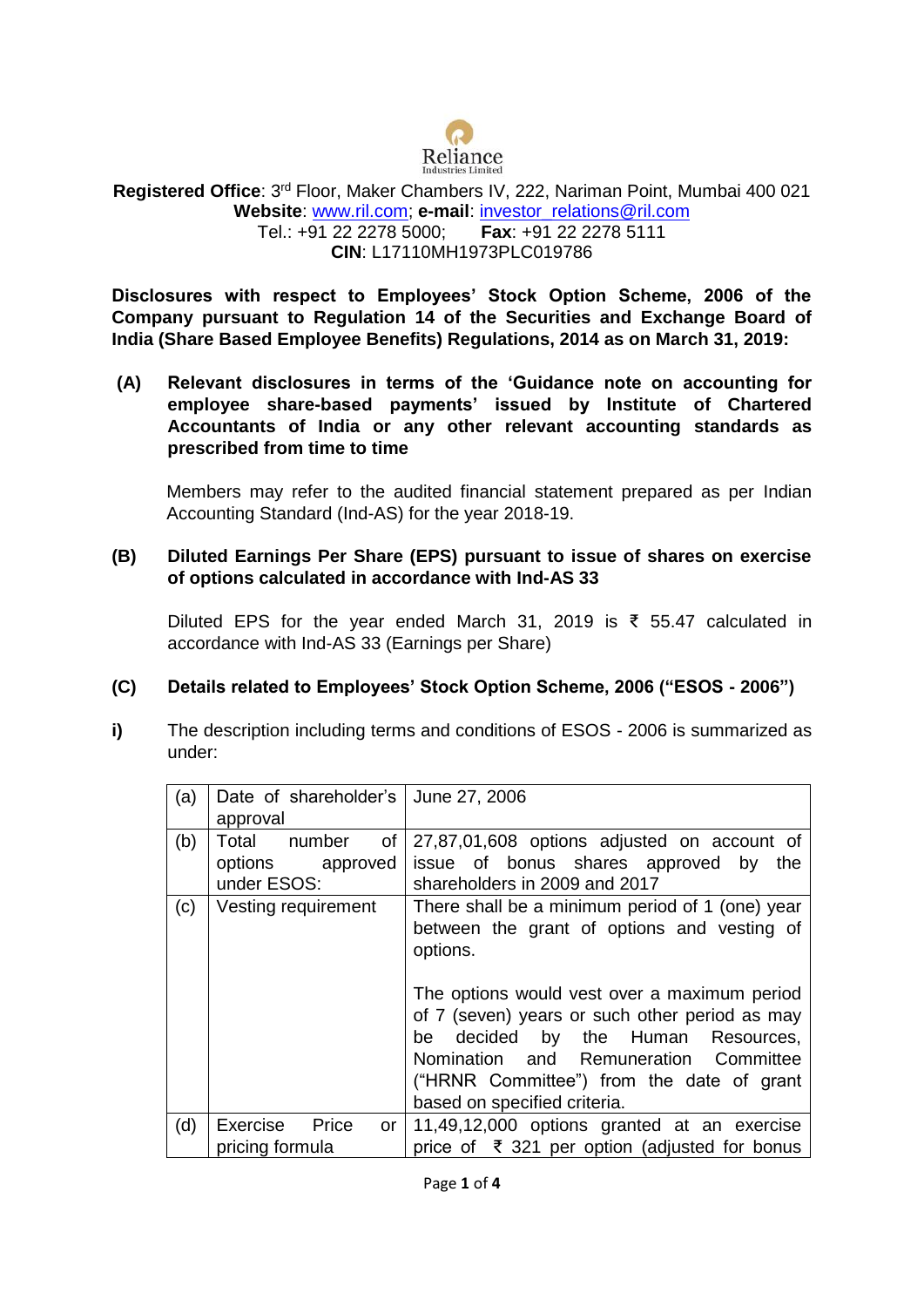|     | Maximum                      | issue in 2009 and 2017); 1,08,000 options<br>granted at an exercise price of ₹ 421 per option<br>(adjusted for bonus issue in 2009 and 2017);<br>40,32,000 options granted at an exercise price of<br>₹ 573 per option (adjusted for bonus issue in<br>2009 and 2017); 2,00,400 options granted at an<br>exercise price of ₹ 322.25 per option (adjusted<br>for bonus issue in 2009 and 2017); 32,000<br>options granted at an exercise price of ₹ 497.5<br>per option (adjusted for bonus issue in 2017);<br>38,400 options granted at an exercise price of ₹<br>464.5 per option (adjusted for bonus issue in<br>2017); 8,200 options granted at an exercise price<br>of ₹ 486 per option (adjusted for bonus issue in<br>2017); 36,000 options granted at an exercise<br>price of ₹ 435.5 per option (adjusted for bonus<br>issue in 2017); 47,434 options granted at an<br>exercise price of ₹423.5 per option (adjusted for<br>bonus issue in 2017); 30,000 options granted at<br>an exercise price of ₹ 382.5 per option (adjusted<br>for bonus issue in 2017); 16,000 options granted<br>at an exercise price of ₹ 357.5 per option<br>(adjusted for bonus issue in 2017); 121,732<br>options granted at an exercise price of ₹430 per<br>option (adjusted for bonus issue in 2017); 22,000<br>options granted at an exercise price of ₹440 per<br>option (adjusted for bonus issue in 2017); 42,734<br>options granted at an exercise price of ₹468 per<br>option (adjusted for bonus issue in 2017); 26,104<br>options granted at an exercise price of ₹480.32<br>per option (adjusted for bonus issue in 2017);<br>22,000 options granted at an exercise price of $\bar{\tau}$<br>421.58 per option (adjusted for bonus issue in<br>2017); 29,934 options granted at an exercise<br>price of ₹ 443.68 per option (adjusted for bonus<br>issue in 2017); 1,24,000 options granted at an<br>exercise price of Rs.548 per option (adjusted for<br>bonus issue in 2017); 24,908 options granted at<br>an exercise price of Rs.548 per option (adjusted<br>for bonus issue in 2017); The above exercise<br>prices exclude all applicable taxes, levied in this<br>regard |
|-----|------------------------------|-------------------------------------------------------------------------------------------------------------------------------------------------------------------------------------------------------------------------------------------------------------------------------------------------------------------------------------------------------------------------------------------------------------------------------------------------------------------------------------------------------------------------------------------------------------------------------------------------------------------------------------------------------------------------------------------------------------------------------------------------------------------------------------------------------------------------------------------------------------------------------------------------------------------------------------------------------------------------------------------------------------------------------------------------------------------------------------------------------------------------------------------------------------------------------------------------------------------------------------------------------------------------------------------------------------------------------------------------------------------------------------------------------------------------------------------------------------------------------------------------------------------------------------------------------------------------------------------------------------------------------------------------------------------------------------------------------------------------------------------------------------------------------------------------------------------------------------------------------------------------------------------------------------------------------------------------------------------------------------------------------------------------------------------------------------------------------------------------------------------------------------------------------------------------------|
| (e) | οf<br>term<br>option granted | The options would vest over a maximum period<br>of 7 (seven) years or such other period as may<br>be decided by the HRNR Committee from the<br>date of grant based on specified criteria.<br>Exercise period would commence from the date<br>of vesting and will expire not later than 5 (five)                                                                                                                                                                                                                                                                                                                                                                                                                                                                                                                                                                                                                                                                                                                                                                                                                                                                                                                                                                                                                                                                                                                                                                                                                                                                                                                                                                                                                                                                                                                                                                                                                                                                                                                                                                                                                                                                               |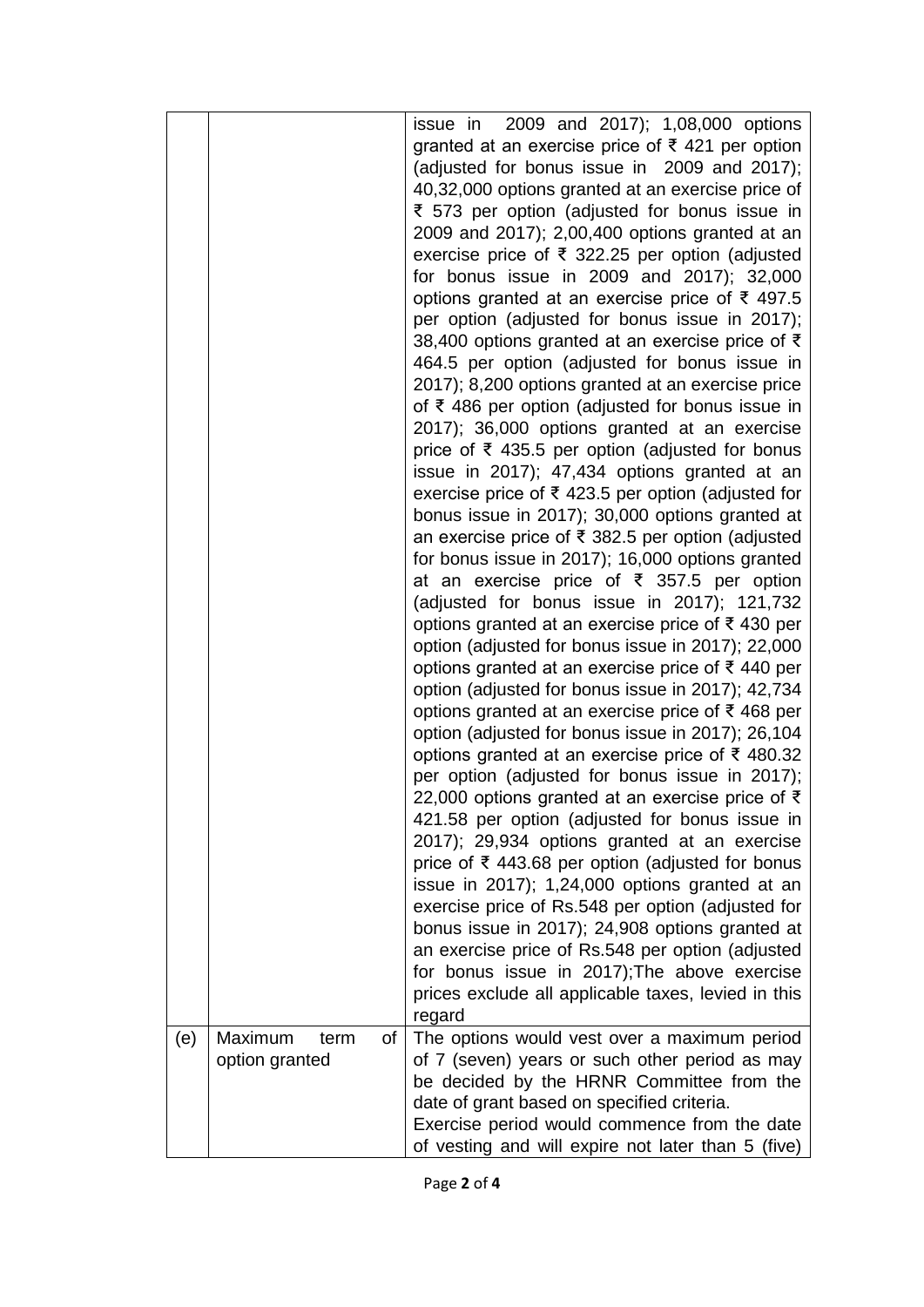|     |                                                                      | years from the date of vesting of options or such<br>other period as may be decided by the HRNR<br>Committee. |
|-----|----------------------------------------------------------------------|---------------------------------------------------------------------------------------------------------------|
| (f) | Source of shares   Primary<br>(Primary, secondary<br>or combination) |                                                                                                               |
| (g) | Variation in terms of None<br>options                                |                                                                                                               |

## **(ii) Option movement during the year:**

| (a) | Number of options outstanding at the beginning of<br>vear                                                                                     | 66,43,146        |
|-----|-----------------------------------------------------------------------------------------------------------------------------------------------|------------------|
| (b) | Number of options granted during the year                                                                                                     | Nil              |
| (c) | Number of options forfeited / lapsed during the year<br>other adjustments (Including adjustment<br>and<br>relating to earlier years 7,83,708) | 16,89,161        |
| (d) | Number of options vested during the year                                                                                                      | 57,438           |
| (e) | Number of options exercised during the year                                                                                                   | 40,42,801        |
| (f) | Number of shares arising as a result of exercise of<br>options                                                                                | 40,42,801        |
| (g) | Money realized by exercise of options $(\bar{\tau})$                                                                                          | 132, 14, 16, 169 |
| (h) | Loan repaid by the Trust during the year from<br>exercise price received                                                                      | Nil              |
| (i) | Number of options outstanding at the end of the<br>vear                                                                                       | 9,11,184         |
| (j) | Number of options exercisable at the end of the<br>vear                                                                                       | 8,16,850         |

# **(iii) Employee wise details of options granted during the year:**

- (a) Key managerial personnel and senior managerial personnel Nil
- (b) Any other employee who receives a grant in any one year of options amounting to 5% or more of options granted during that year – Nil
- (c) Identified employees who were granted options, during any one year, equal to or exceeding 1% of the issued capital (excluding outstanding warrants and conversions) of the Company at the time of grant – Nil